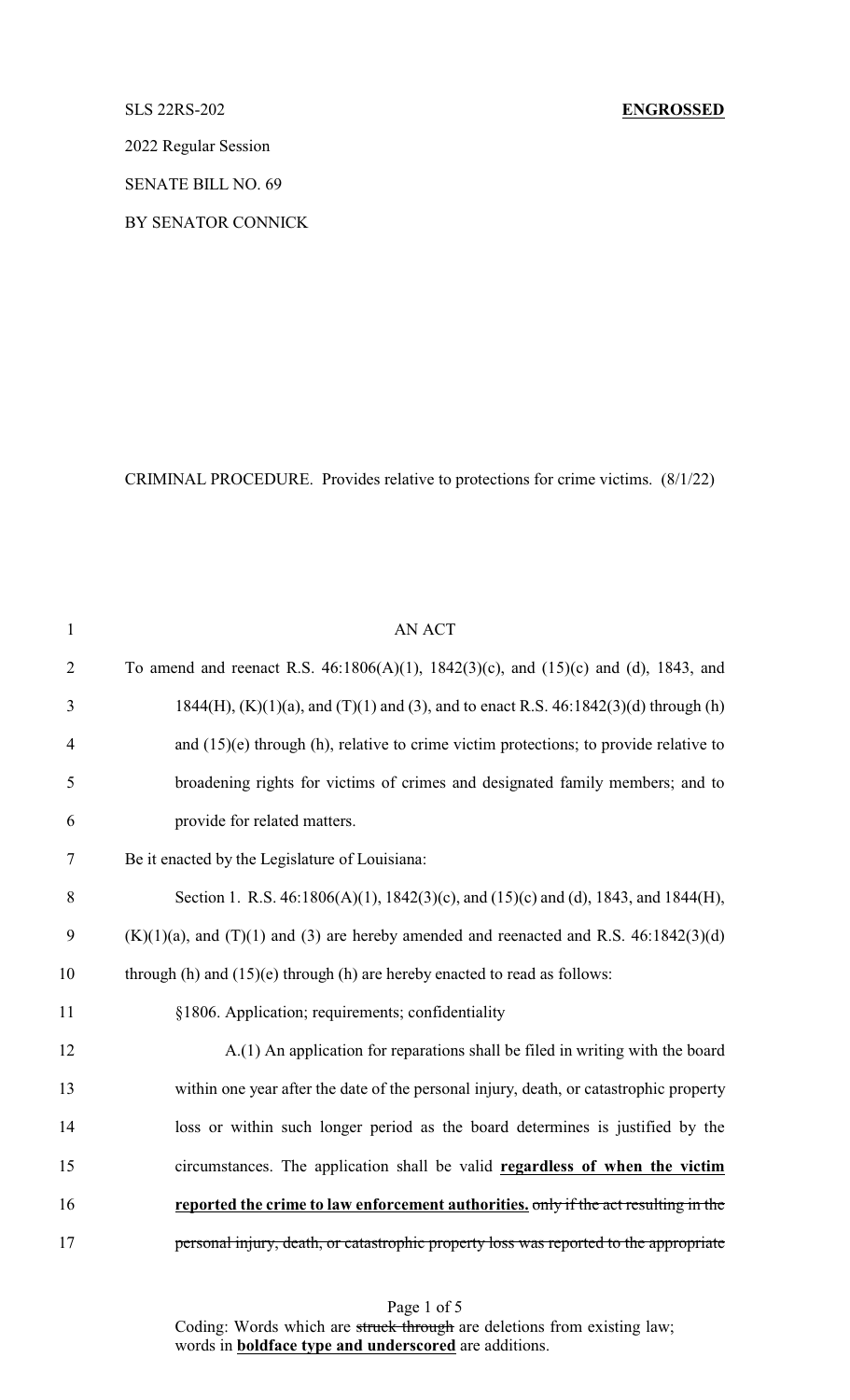| $\mathbf{1}$   | law enforcement officers within seventy-two hours after the date of the personal        |
|----------------|-----------------------------------------------------------------------------------------|
| $\overline{2}$ | injury, death, or catastrophic property loss, or within such longer period as the board |
| 3              | determines is justified by the circumstances.                                           |
| 4              | *<br>*<br>∗                                                                             |
| 5              | §1842. Definitions                                                                      |
| 6              | In this Chapter:                                                                        |
| 7              | $\ast$<br>$\ast$<br>∗                                                                   |
| 8              | (3) "Crime victim who is a minor" means a person under the age of eighteen              |
| 9              | against whom any of the following offenses have been committed:                         |
| 10             | $\ast$<br>$\ast$<br>∗                                                                   |
| 11             | (c) The offenses of vehicular negligent injuring $(R.S. 14:39.1)$ and first             |
| 12             | degree vehicular negligent injuring (R.S. 14:39.2).                                     |
| 13             | (d) Any offense against the person as defined in R.S. 14:29 through R.S.                |
| 14             | 14:63.3.                                                                                |
| 15             | (e) Any offense committed against a family or household member as                       |
| 16             | defined in R.S. 46:2132 or dating partner as defined in R.S. 46:2151.                   |
| 17             | (f) The offense of violation of protective orders (R.S. 14:79).                         |
| 18             | (g) The offenses of voyeurism (R.S. 14:283.1), Peeping Tom (R.S. 14:284),               |
| 19             | and unlawful communications (R.S. 14:285).                                              |
| 20             | (h) Any other offense which is a felony committed against any natural                   |
| 21             | person.                                                                                 |
| 22             | $*$ $*$<br>$*$ and $*$<br>∗                                                             |
| 23             | (15) "Victim" means a person against whom any of the following offenses                 |
| 24             | have been committed:                                                                    |
| 25             | $*$ $*$<br>$*$<br>$\ast$                                                                |
| 26             | (c) The offenses of vehicular negligent injuring $(R.S. 14:39.1)$ and first             |
| 27             | degree vehicular negligent injuring (R.S. 14:39.2).                                     |
| 28             | (d) Any offense against the person as defined in the Criminal Code                      |
| 29             | committed against a family or household member as defined in R.S. 46:2132(4) or         |

Page 2 of 5 Coding: Words which are struck through are deletions from existing law; words in **boldface type and underscored** are additions.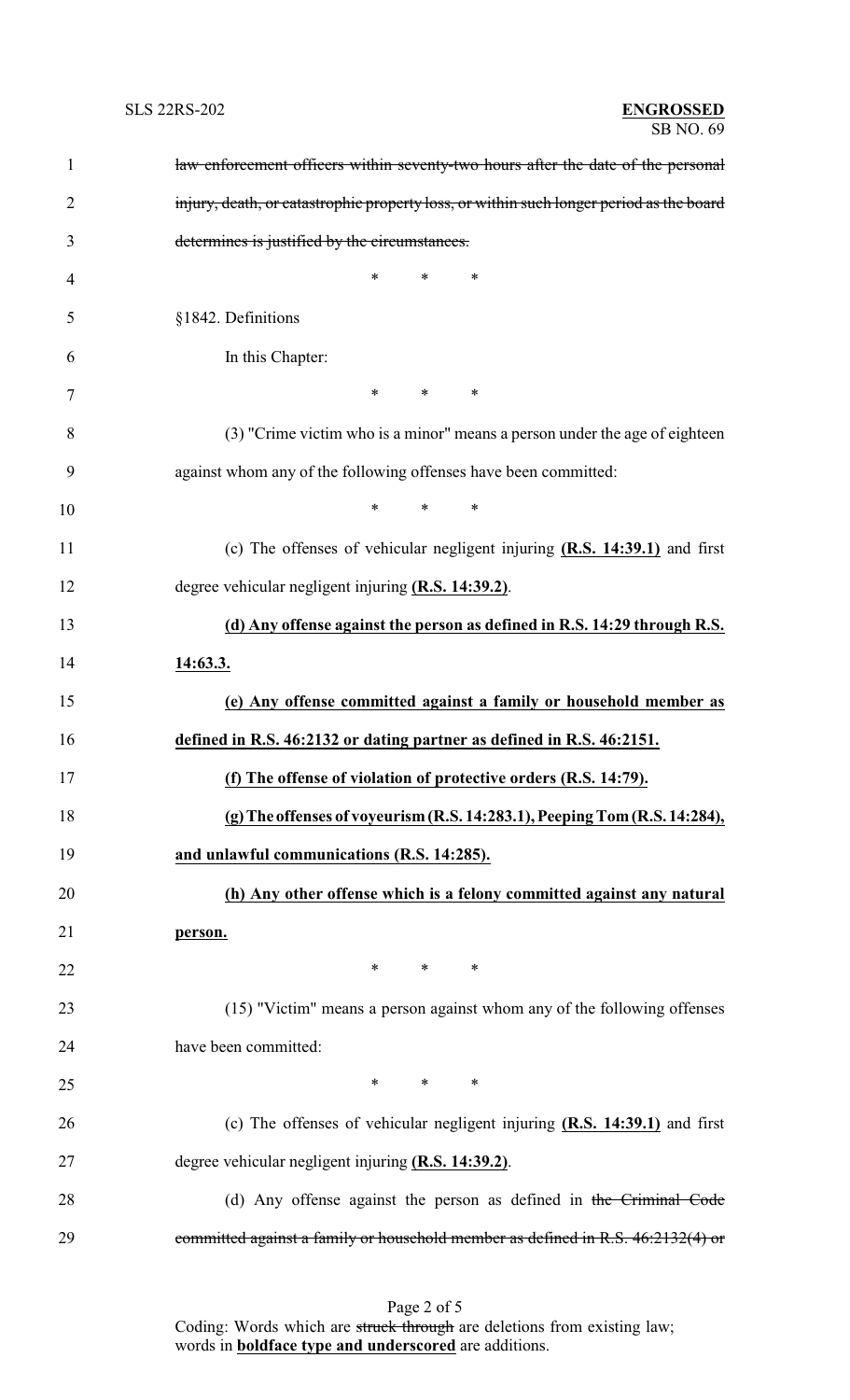| $\mathbf{1}$   | dating partner as defined in R.S. $46:2151(B)$ R.S. 14:29 through R.S. 14:63.3.             |
|----------------|---------------------------------------------------------------------------------------------|
| $\overline{2}$ | (e) Any offense committed against a family or household member as                           |
| 3              | defined in R.S. 46:2132 or dating partner as defined in R.S. 46:2151.                       |
| $\overline{4}$ | (f) The offense of violation of protective orders (R.S. 14:79).                             |
| 5              | (g) The offenses of voyeurism (R.S. 14:283.1), Peeping Tom (R.S. 14:284),                   |
| 6              | and unlawful communications (R.S. 14:285).                                                  |
| 7              | (h) Any other offense which is a felony committed against any natural                       |
| 8              | person.                                                                                     |
| 9              | $\ast$<br>$\ast$<br>∗                                                                       |
| 10             | §1843. Eligibility of victims                                                               |
| 11             | Except as provided in R.S. 46:1845, a $\underline{A}$ victim has the rights and is eligible |
| 12             | for the services under this Chapter regardless of when the victim reported the              |
| 13             | crime to law enforcement authorities, only if the victim reported the crime to law          |
| 14             | enforcement authorities within seventy-two hours of its occurrence or discovery,            |
| 15             | unless extenuating circumstances exist for later reporting.                                 |
| 16             | ∗<br>∗<br>∗                                                                                 |
| 17             | §1844. Basic rights for victim and witness                                                  |
| 18             | $\ast$<br>$\ast$<br>∗                                                                       |
| 19             | H. Presentence or postsentence reports. If properly registered with the clerk               |
| 20             | of court, the The victim or designated family member shall have the right to review         |
| 21             | and comment on the presentence or postsentence reports relating to the crime against        |
| 22             | the victim. The trial court shall regulate when and how the presentence report is           |
| 23             | provided to the victim or designated family member. The Department of Public                |
| 24             | Safety and Corrections shall regulate how the postsentence report is provided to the        |
| 25             | victim or designated family member.                                                         |
| 26             | $\ast$<br>*<br>∗                                                                            |
| 27             | K. Right of victim or designated family member to be present and heard at                   |
| 28             | all critical stages of the proceedings.                                                     |
| 29             | $(1)(a)$ At all critical stages of the prosecution, if the victim or designated             |

Page 3 of 5 Coding: Words which are struck through are deletions from existing law; words in **boldface type and underscored** are additions.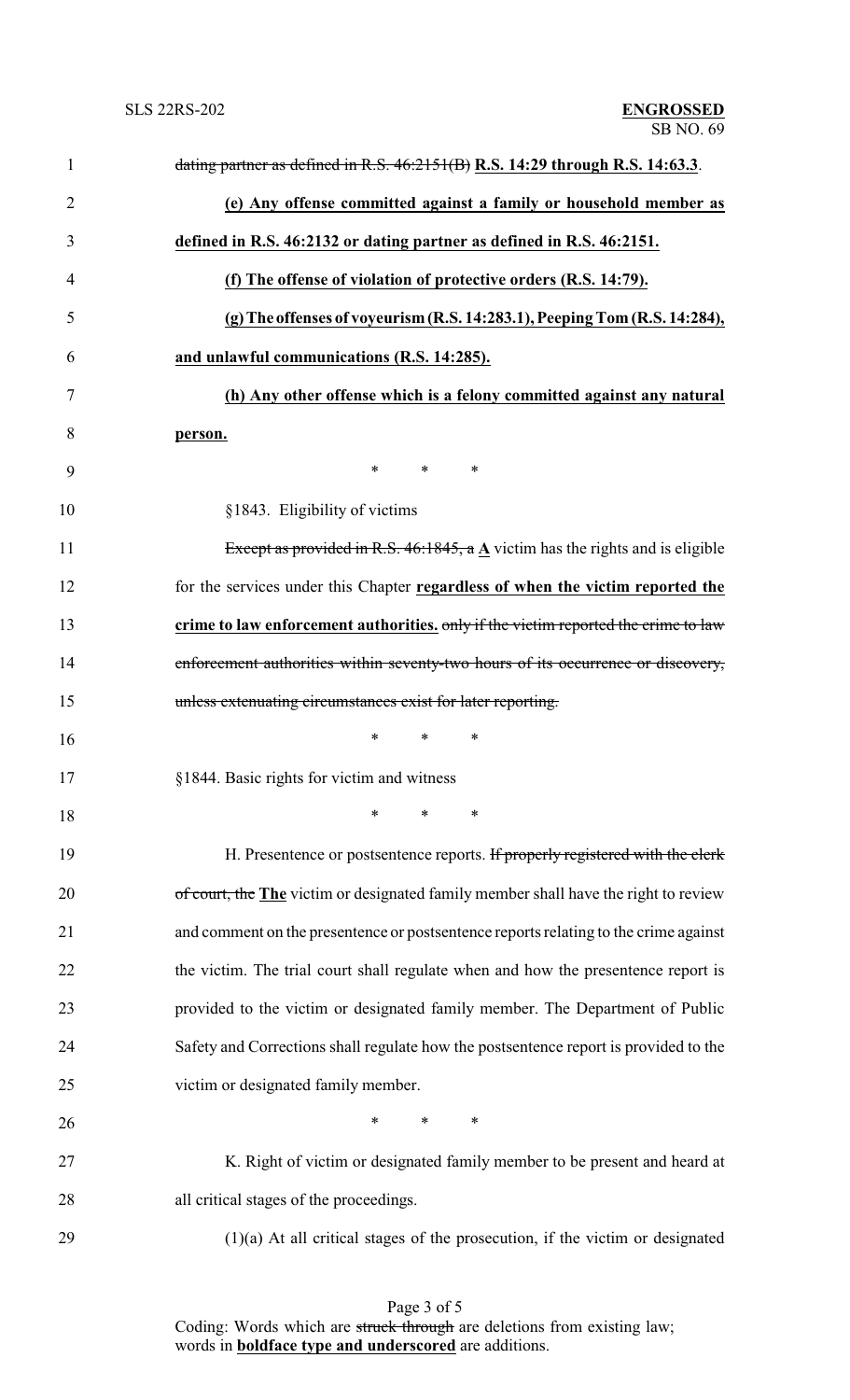1 family member has registered with the appropriate law enforcement or judicial 2 agency and is present, the court shall determine if the victim or designated family member wishes to make a victim impact statement. If the victim is not present, the court shall ascertain whether the victim or designated family member has requested notification and, if so, whether proper notice has been issued to the victim or designated family member, in accordance with Subsection B of this Section, by the clerk of court or by the district attorney's office. If notice has been requested and proper notice has not been issued, the court shall continue the proceedings until proper notice is issued. \* \* \* T. Registration with the appropriate law enforcement or judicial agency. (1) In order for a victim or designated familymember to be eligible to receive 13 notices hereunder and exercise the rights provided in this Chapter, the victim or designated familymember must **may** complete a form promulgated by the Louisiana Commission on Law Enforcement and Administration of Criminal Justice. The form shall be completed by the victim or designated familymember and shall be filed with the law enforcement agency investigating the offense of which the person is a victim, as defined in this Chapter. The completed victim notice and registration form shall be included in the documents sent by the law enforcement agency to the district attorney for prosecution. The district attorney shall include the completed victim notice and registration form with any subsequent bill of information or indictment that is filed with the clerk of court. Upon conviction, the victim notice and registration form shall be included in the documents sent by the clerk of court to the Department of Public Safety and Corrections, the law enforcement agency having custody of the defendant, or the division of probation and parole.  $*$  \* \* \* (3) The victim and designated family member shall have the right to register with the appropriate agency at any time and exercise prospectively the rights

guaranteed by this Chapter. **However, a victim or designated family member who**

Page 4 of 5 Coding: Words which are struck through are deletions from existing law; words in **boldface type and underscored** are additions.